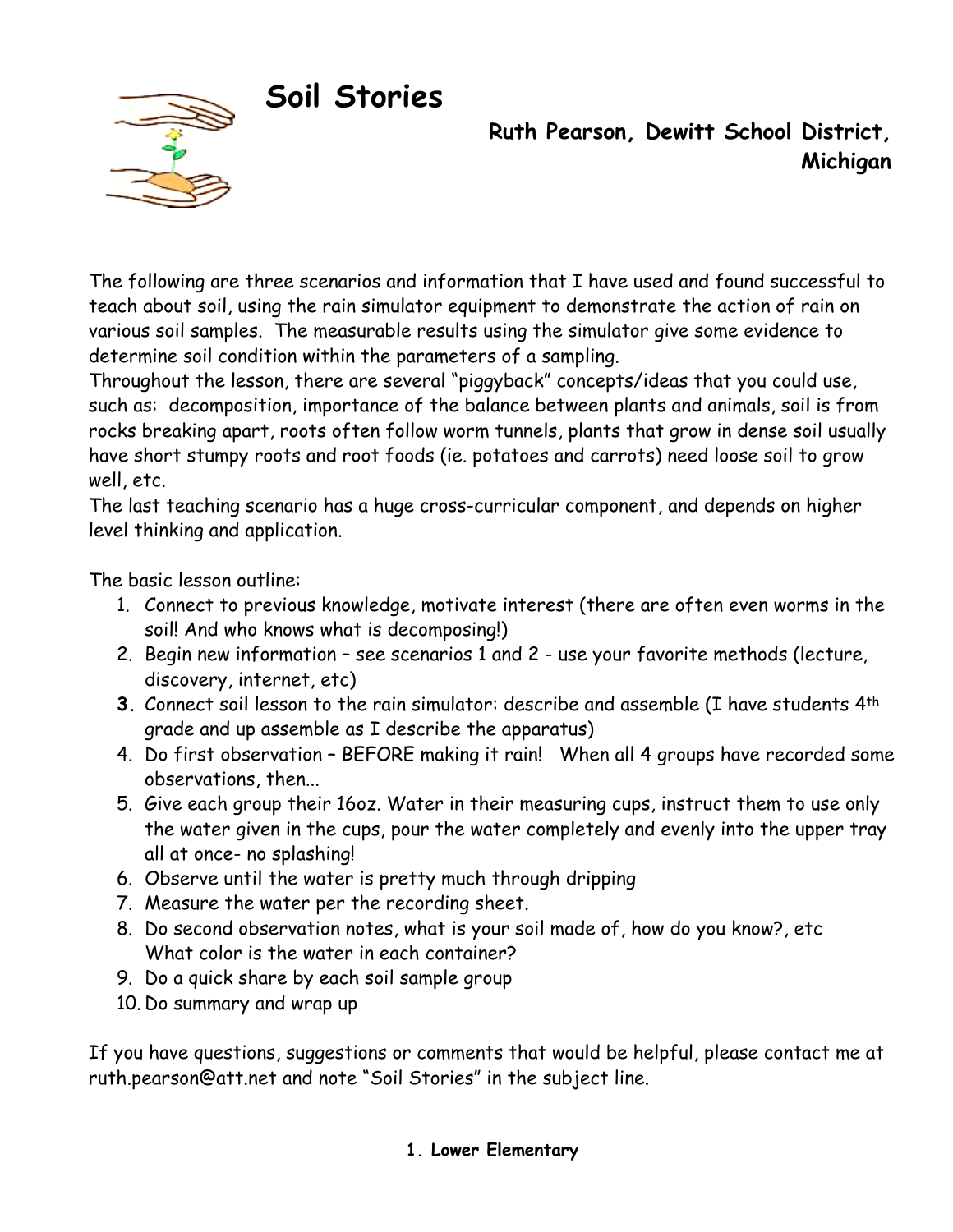#### **Soil Health**

 What do we need in order to be healthy? ( food [nutrients], air, water, etc) (compare to) What do plants need to be healthy? (same etc)

Plants get much of what they need from the soil and just like we need good quality food, nutrients, air and water, the soil needs to provide some of that for the plants. ( Yes, they also get air and water from the atmosphere and also make food through photosynthesis, but additional nutrients for growth come from the soil, through the roots)

Healthy plants help keep the soil loose so air and water filter through and so animals in the soil can move around and live.

Soil is made up of:

• 3 kinds of minerals: Clay (teeny, tiny grains of broken up rock)

 Silt (tiny grains) Sand (small grains)

- Nutrients that come from decomposing plants and animals, scat
- Air
- Water

You can use 3 clear containers, each with different sized stone, to show that the larger pieces of rock (sand) leaves more space for air and water, as opposed to the other two smaller sized rocks. This is sometimes a difficult concept for the students to understand that the rocks represent the mineral sizes.

• Here's one way to explain density: ie. Have 11 students, representing clay, sit inside a 5'x5' shape(made of yarn??), seat 8-9 students , representing silt, inside another 5'x5' shape, and 4-5 students, representing sand, inside a third 5'x5' shape. The size of the shape depends on the age/size of the students, but you want the largest group to be very crowded to show that the smallest mineral size fits more in numbers, but consequently there is not much wiggle room(room for air and water, roots, and animals to move around), the middle sized(silt) group has a little more space, and of course the sand has lots of space.

Point to make with this demonstration:

 ask- would it be best for all the soil to be all sand? Think about beaches and the kind and number of large trees grow on the beach.(no, because roots cannot hold on to such loose soil and water goes right through it before it can be absorbed by the roots) you can demonstrate this by having two students hold hands and pretend to be roots in the sand group- they can easily move around the space and even out!

- So soil is made up of a mixture of teeny and tiny and small pieces of mineral matter (rock), along with decomposed material and air and water.
- The healthiest soil has about 45% mineral mixture, 5%nutrients, 25% air and 25% water
- We can also look at the color of the soil, feel the soil and smell the soil to get predictors of its content, and therefore, its health.

## **2. Upper Elementary**

**Soil Health** is defined as the continued capacity of soil to function as a vital, living ecosystem\* that sustains plants, animals and humans.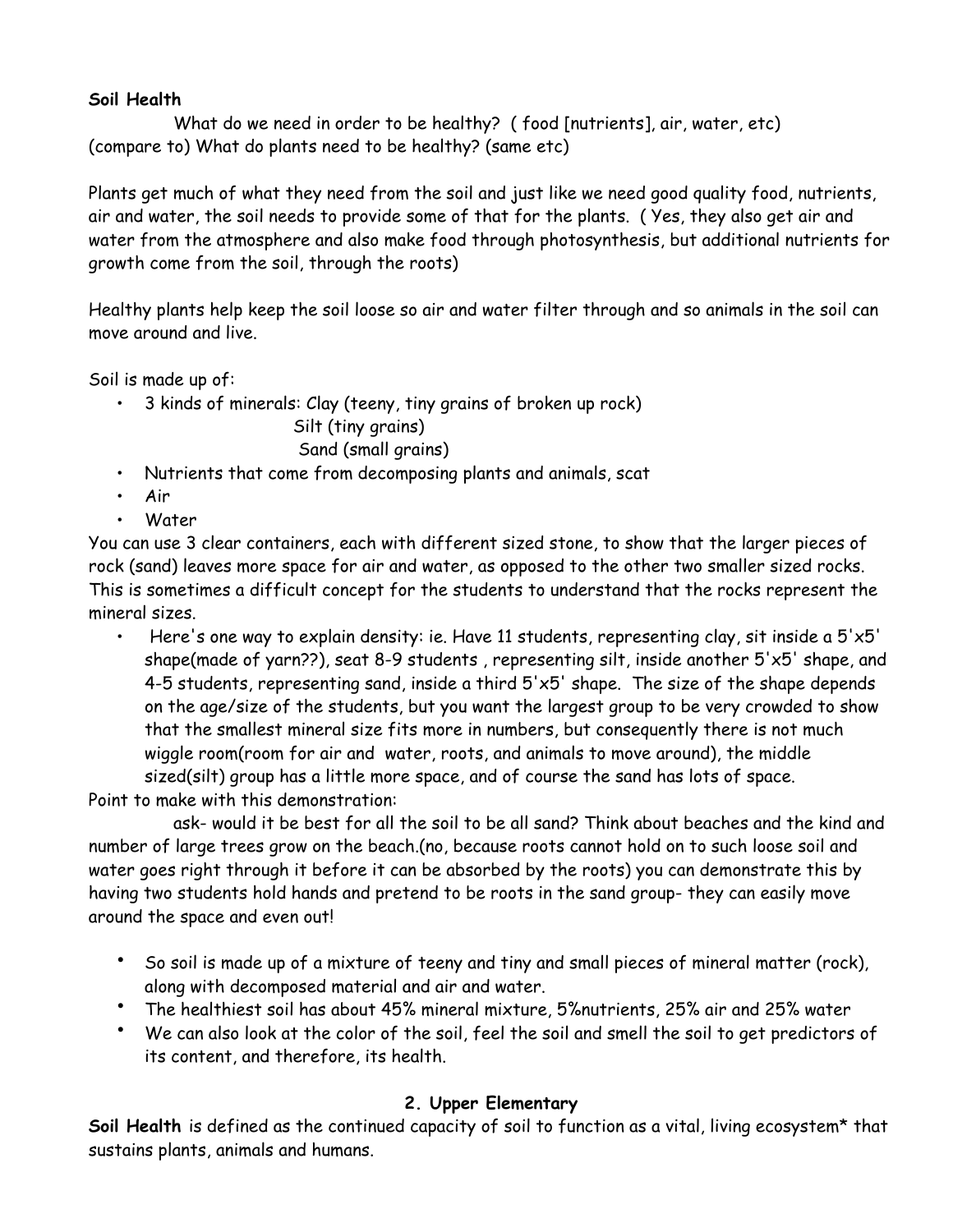(\*a biological community of interacting organisms and their physical environment)

Importance of soil health:

- a firm foundation
- regulating water
- cycling nutrients
- filtering, buffering and degrading pollutants

Factors that affect soil health: Environmental

- parent material
- topography
- time
- climate
- organisms

Human Activities

- soil disturbances/tillage
- cropping
- fertilization
- manure application
- animal/wheel traffic

## **Soil Texture**

 The proportion of different mineral particle sizes in a soil determines it's texture. The mineral component of soil is the remnants of weathered rocks and is classified into 3 categories by particle size:

- 1. Clay (<0.002mm), the smallest particle size, feels sticky, holds nutrients, does not drain/dry well, slow to warm, difficult to work, root growth is poor due to small spaces
- 2. Silt (0.002-.05mm) is referred to as rock flour, feels silky or floury, can be transported lon distances in air or water.
- 3. Sand (.2-2mm) feels gritty, warms and dries in early spring, does not hold water or nutrients

## **Soil Components of a soil in prime health**:

- 1. Mineral matter (inorganic, from various degrees of weathered rock) and makes up approximately 45% of the soil
- 2. Organic matter makes up approximately 5% of the soil.
- 3. Water makes up approximately 25% of the soil.
- 4. Air makes up approximately 25% of the soil.

Each of the components vary in quantity and quality to make up the variety of soils. For example, if the mineral involved is more clay than the other mineral sizes, the soil reacts differently to plant, human and animal interaction